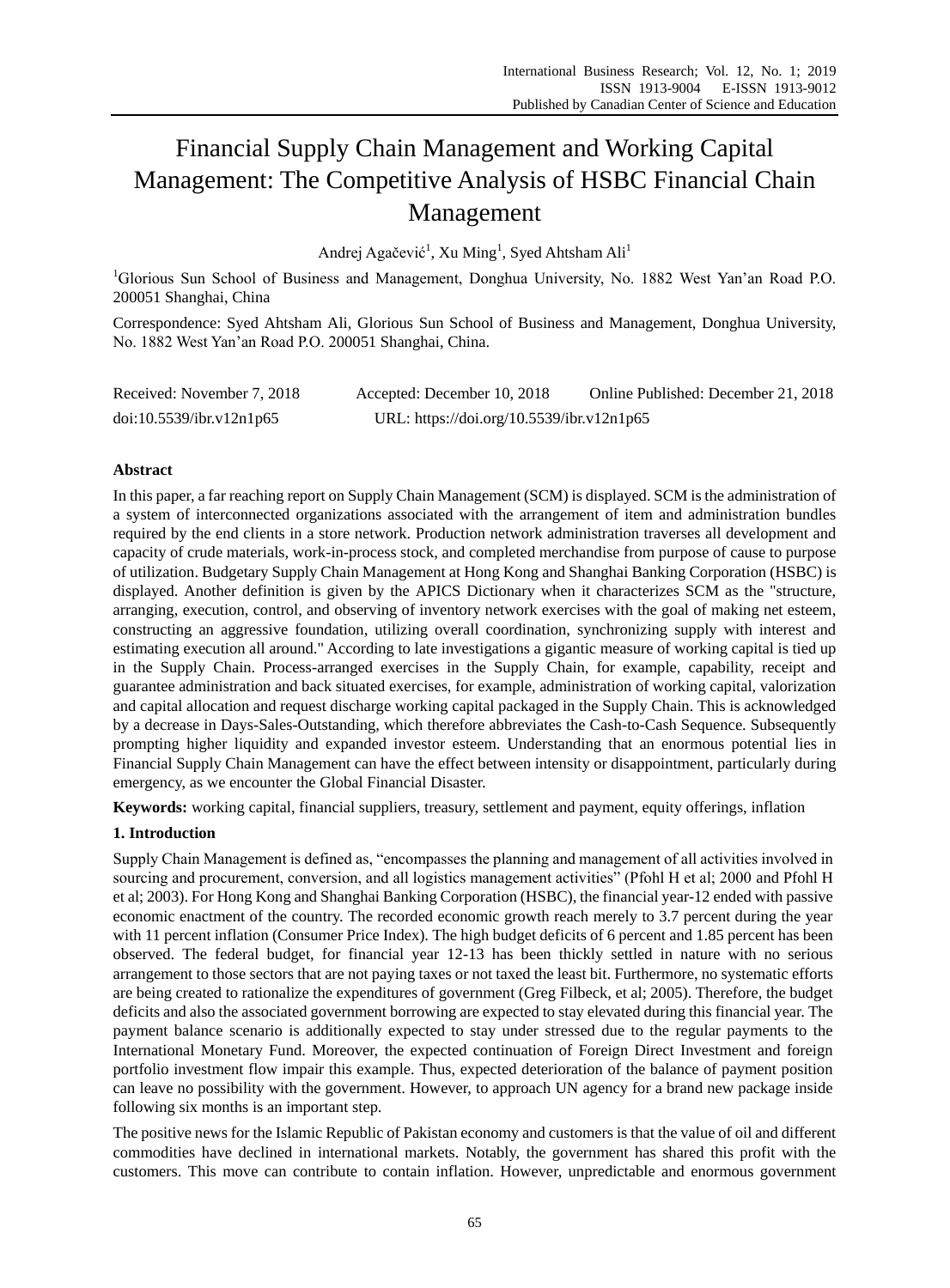borrowing continues to be expected to increase the up inflationary pressures in financial Year 12-13. As a result, we have a tendency to expect inflation and interest rates to maintain at the current levels until end of 2012 if trade goods costs as well as oil remain at this levels. Nonetheless, if an agreement isn't finalized with the United Nations agency by Gregorian calendar month 2012, and also the scale discipline of the govt. doesn't improve; inflation and interest rates are expected to rise and also the Islamic Republic of Pakistan rupee might expertise vital devaluation thanks to deterioration within the balance of payments and exchange reserves position. The Pakistani stock exchange is commercialism at a forward price-to-income of 7.2 times. The historical (last ten years) P/E ratio of the stock exchange is 9.4 times. As a comparison, the P/E ratio of the Bangladesh stock exchange is 12.9 times, and Indian stock exchange is 14.4 times (see Chart 1).



We have a tendency to believe that the Economic and political risks could be already reacted within the stock exchange. Sentiments associated with the approaching elections that can be expected in March 2013 is probably going to present a lift to the stock exchange. Despite muted economic process rate of around 3D p.a. over the last five years, company income have increased by terrorist organization annually throughout a similar amount (see Chart 2). Moreover, executive income area unit expected to rise by August 15 in monetary year-13. we have a tendency to expect the stock exchange to rise in line with company income throughout the monetary year-13. Aimed at investors with an investment horizon of over a year we have a tendency to advocate investment within the stock exchange at the current levels.



# **Chart 2**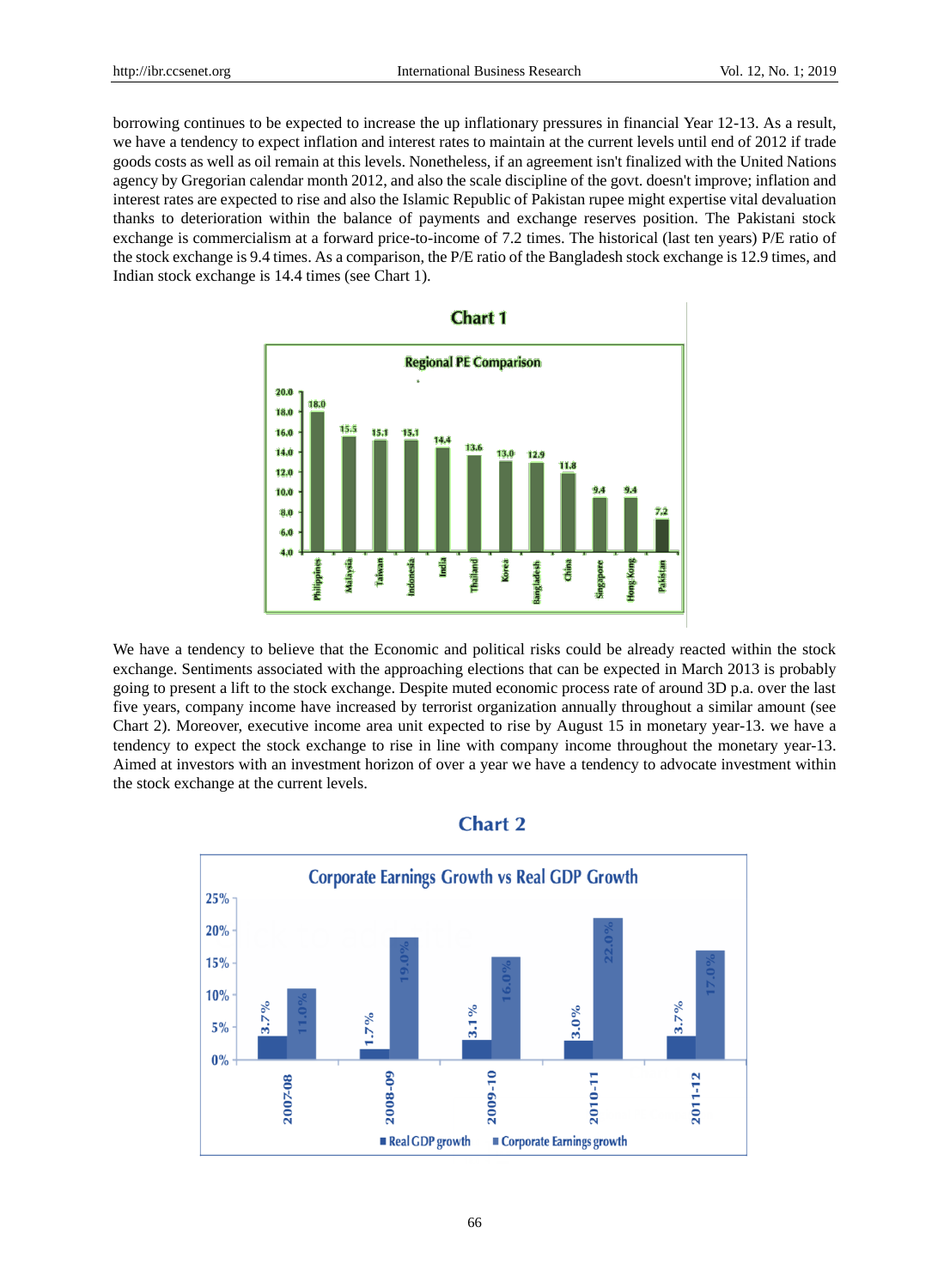#### **Definition of Supply Chain Management (SCM)**

There are multiple nascent definitions of SCM starting form 80s (Oliver 1995). For this paper, the definition of the Council of provide Chain Management Professionals defines: "SCM encompasses the look and management of all activities concerned in sourcing and procurement, conversion, and every one supply management activities. Significantly, it additionally includes coordination and collaboration with channel partners, which might be suppliers, intermediaries, third party service suppliers, and customers. In principle, SCM assimilates supply and demand management among and across companies" (CSCMP, 2009).

#### **Streams in the Supply Chain Management (SCM)**

In SCM, everything constantly flows due to continuity. SCM is considered to be flow-oriented methodology which link to bring the flow optimization in the Supply Chain with the help of practical and inter-organizational incorporation among the companies Pfohl H et al; 2007 and Simchi 2008).

#### **Financial Supply Chain Management (FSCM)**

FSCM is comparatively new methodology in logistics and recently recognized in literature. Therefore, it's essential to have systematic studies of the various approaches and definitions which are consistent with focus and perspective of FSCM (Presutti WD, et al; 2007 and Rappaport A 1999). The connection among these methodologies is not very clear. The subsequent definitions and methodologies specified by FSCM represent the progressive of science.

#### **Approaches based on Financial Flow**

Roychowdhury, S., (2006) scrutinizes how to Manage the assets and designates numerous tools for upgrading, like improvement of the flow of products and money management. It is established that the improvement potential in assets management for a stronger money performance within the SCM. They described associate degree approach referred to as "Collaborative income Management" which represent financial flows among the SCM actors. Management and improvement of logistics-induced money owes, like inventory management, handling of those flows, as discovered by Schafer H (2002). The approach is considered as supply Chain Finance. Pfohl (2003) designated economic funds within the SCM as FSC which represent the interface between finance and supply.

## **2. Problem Statement**

In some of the dynamic market surroundings, formed by constant technical developments and globalization, a state-of-the-art SCM is preponderant. significantly in crisis, as we have a tendency to expertise immediately with the worldwide money crisis, enterprises are required to sustain or maybe augment the profit Shapiro J (1992). Consequently, negative influences on stock costs may be prevented, preserved trustworthiness and secured working capital within the middle and long-standing time. because of Basel II and therefore the crisis, granting credits is a lot of restrictive and therefore the capital market doesn't give quick assets as simply as within the years before Siegwart H (1994). On one hand, quick assets area unit scarce in money crises and on the opposite hand, the wants of Basel II request bound conditions for the credit. Thus companies ought to improve their liquid state of affairs and notice attainable improvement. In keeping with current reports, the immense quantities of assets area unit busy within the provide Chain. money provide SCM is that the key to unleash that assets. However, yet money provide Chain Management isn't renowned to subjects of business. The most reason is, that money aspects area unit allotted to finance and to not SCM. thus far provide The physical perspective of the chain management has been observed, with the intention to improve flows of products and data so as to form price. it's of essential importance that this recent read is supplemented by a money purpose of read by that specialize in the money flows on the provision Chain to boost investor price. specialists claim that the improvement potential of monetary aspects is capable that of the physical aspects within the provide Chain. thus managing the provision Chain economically, thus referred to as money SCM, will considerably improve liquidity and investor price. some extent of criticism against money SCM is, that parallel and aged analysis concerning the utilization of ratios in SCM, for example DCF and EVA technique, area unit printed with reference to provide Chain dominant. Authors, like Simchi L.D., et al., (2008), Skiera B, et al; (2004), and Skinner, D. et al., (2002) highlighted the prominence of SCC tool to attain extraordinary in operation profit to boost company profit. Certainly, this situation is in accordance with the FSCM. Nonetheless, no classification between SCC and FSCM may be found in literature.

# **3. Objectives**

This Paper aims at outlining the importance of FSCM as a tool to extend share owner price. The major goal is to mirror how monetary flows within the price chain is optimized so as to boost price of stakeholder. This results in the subsequent analysis questions: What's the worth proposition of FSCM? How financial flows are optimized? How FSCM can be improved? How international companies offer FSCM?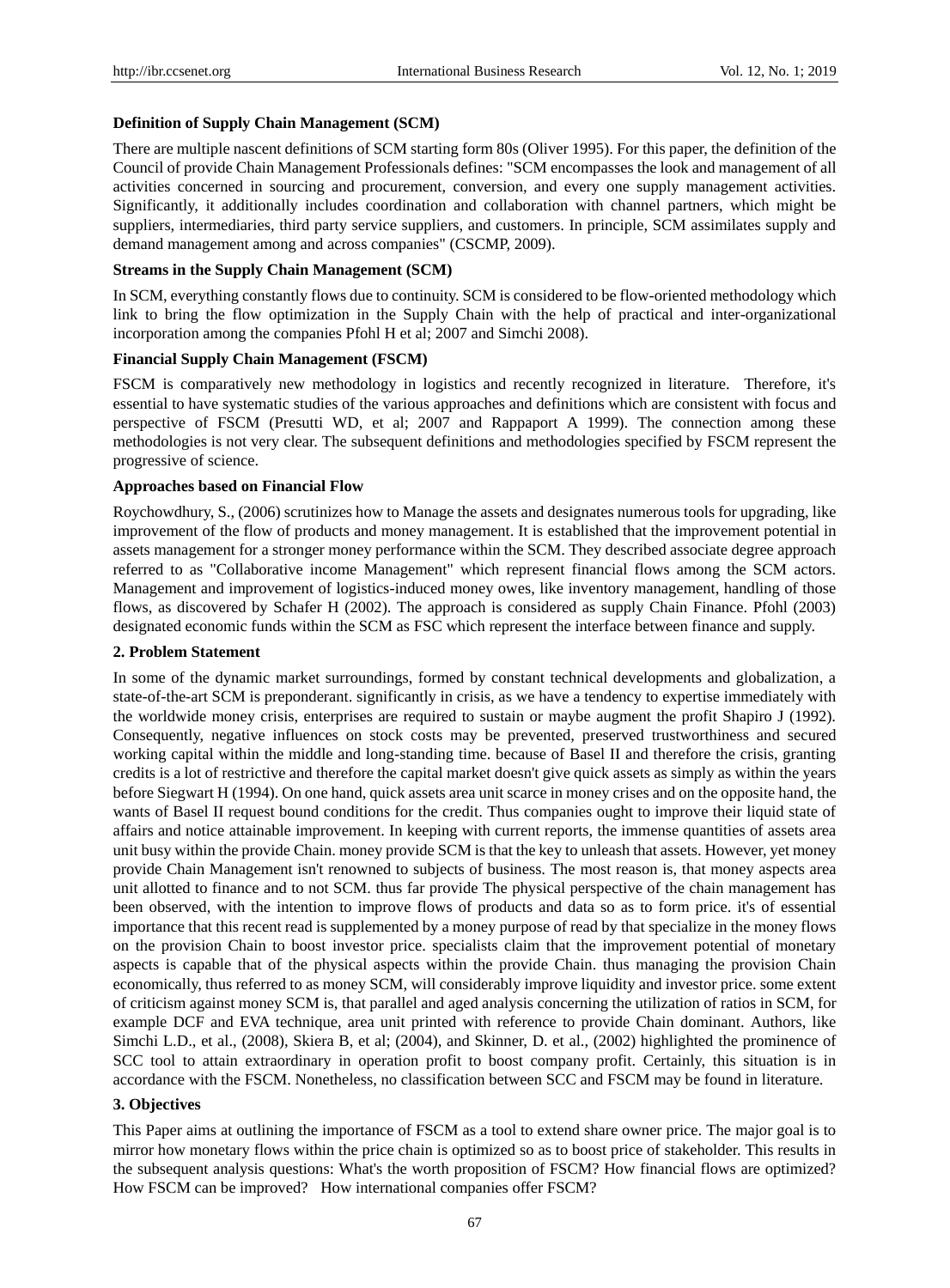#### **4. Discussions**



SCM can bring the positive influence on the company growth, profitability and capital utilization by considering few points. SCM policies and the decisions should be made from company's wider viewpoint. There is need to identify the gaps/loop holes in the financial metrics, which can also serve as a motivation to bring the change Xinhan Xu et al (2018). There is need to investigate the gaps in business processes related to SCM, such as, distribution and logistics, forecasting, demand planning. Importantly the business processes' gaps are linked to the activities and tasks.

Our paper consists of two streams of research

- Real income management
- Income management around seasoned equity offerings (SEOs)

#### *4.1 Accrual-Based Income Management*

Initiating with Teoh (1998), investigators are involved about the corporations manage rumored income throughout seasoned equity offerings, and also the accounting and exchange consequences related to such accomplishments. Thus we are motivated by the empirical discoveries that seasoned equity offerings area unit followed by each poor stock returns and underprivileged performance income. This result in having suspect about the income that how they are managed to move upward which could be linked in anticipating the seasoned equity offerings, and later reverse (For example, Xu, R.Z., et al., (2007). The positive abnormal accruals were found, on the average for seasoned equity offerings corporations throughout the year round the SEO. The findings are interrupted to the mean that the companies achieve upward income around seasoned equity offerings, which the exchange is misled by the up managed income, briefly overvaluing issue corporations then being frustrated by their foreseeable income declines, that cause their stock costs to later fall. Teoh (1998) stated more or less comparable proof, by adding an additional discovery that seasoned equity issuers offerings Their clarification is that the similar to the Rangan (1998). Later on, Shivakumar (2000) additionally discovers the proof per accruals income management about seasoned equity offerings. However, in distinction to above both authors, he demonstrated that the exchange doesn't react incompetently to the up managed income, however this action is undo rationally by the investors. The qualities explained by Rangan's and Teoh are also attributed by him about their findings of irregular returns in the stock to check the discontinuity. Difference of opinion that the income management isn't intended to dupe or mislead the investors, however is itself considered to be a rational reaction about the anticipation of the market that corporations can manage remunerations round the seasoned equity offerings. Seasoned equity offerings and the income management is basically a part of a bigger literature which deals with focus on finding the income management with a link to the company's actions such as management buyouts, stock acquisitions, and stock repurchases.

#### *4.2 Real Income Management*

Though real income management has not been as wide studied as accrual- primarily based income management, Graham (2005) found that managers like real activities, by such means reducing the expenditures or capital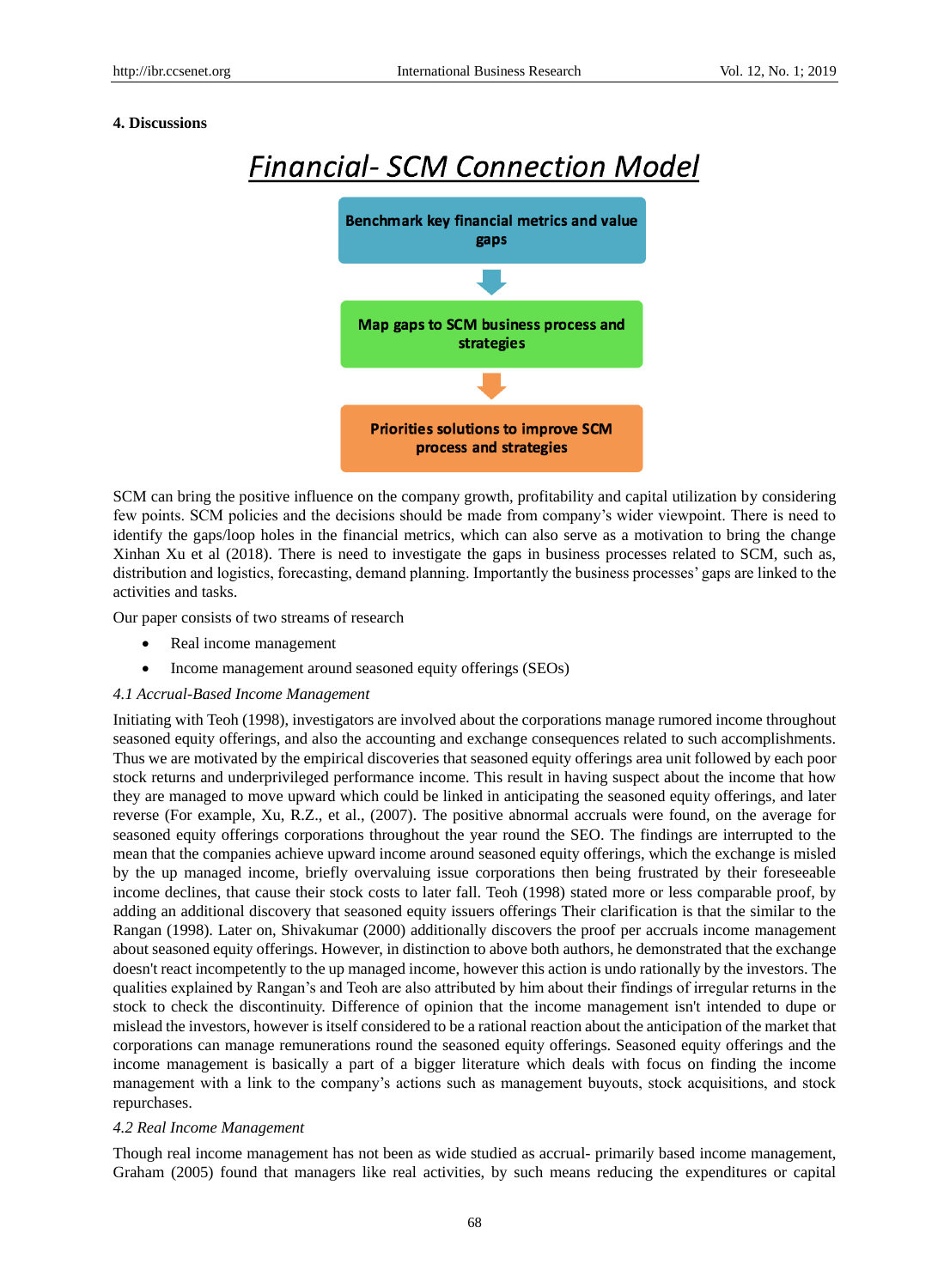investments, over accruals manipulation as the simplest way to manage the income. These real income management activities are considerably totally different than accumulation -based ones as they need direct money flows effects. Graham et al. (2005) find

*Strong proof that managers consider to take is basically the actual economic activities to preserve the accounting appearances. According to one survey, most of the participants think that they'd like to reduce the flexible expenditure on Research and Development, advertising. And will try to maintain or achieve the income goal. In the survey more than 55.3% think that they'd pause the beginning a brand new project to fulfill the income goal, even though this type of delay may also be called as sacrifice in value of the company"* 

Due to minimum 2 reasons, the executives suffers from bigger temperament to manage the target of income using real time activities rather than accruals. Primarily, the accrual-based income management is additional doubtless to attract auditor or regulative scrutiny as compared to the real choices. Secondly, the counting on accruement maneuvering solely is also risky. The completed deficit concerning the unmanaged income and also the anticipated threshold will surpass the quantity by that it's doable to control accruals when the tip of the business enterprise amount. Accordingly, the financial gain drops below the brink, in that case accrual-based ways to satisfy it are shattered. As a result, the managers are left with no choices as a result of real activities can't be adjusted at or when the tip of the business enterprise reportage amount.

If we focus on the zero income limit and try to examine the annual knowledge, the companies try to avoid reportage losses in 3 different ways, which are described below:

- 1) Firstly, the sales can be boosted through fast their temporal order and by generating extra unsustainable sales, or doing both at the same time. This is done through inflated worth reductions or additional soft terms of credit
- 2) Secondly, by overproducing and by assigning additional operating cost to the inventory and fewer to value of products sold-out, that ends up in lower value of products sold-out and inflated margins of operation
- 3) Thirdly, by sharply decreasing the expenses to enhance the margins, which is possibly to happen once such optional expenses don't generate instant revenues.

Zang et al; (2012) examines the tradeoffs among the accruement handlings and the real income management. They suggested that the choices to manage income through "real" actions precede choices to manage income through accruals. Her results show that real manipulation is completely correlative with the prices of accruement manipulation, which accruement and real manipulations are negatively correlative. These findings lead her to conclude that managers treat the 2 ways as substitutes. In connected analysis, sacking (2005) examines the implications of real income management and finds that it encompasses significant negative impact on upcoming operative implementation. to boot, it seems that capital markets contributors largely acknowledge the longer term incomes suggestions of managers' bigoted performances.

#### *4.3 Real Income Management in the post- Sarbanes -Oxley Act (SOX) Period*

Current analysis on real income management in the post- Sarbanes -Oxley Act (SOX) centered on evaluating the economic concerns of the Sarbanes -Oxley Act (SOX), questionably "the utmost extensive reforms of yank business practices since the time of Franklin D. Roosevelt. One amongst the fascinating problems that are addressed within the literature is whether or not income management overall and therefore the mixture of ways have modified considerably within the post SOX amount. particularly, as Graham, et al. (2005) estimation:

*the resultant of accounting scandals at Enron and World Com and therefore, the certification needs obligatory by the Sarbanes–Oxley Act could have modified the managers' likings for the combo among the taking accounting versus the real actions to accomplish income goals.*

To analyze the tendencies in income management practices within the pre and post Sarbanes -Oxley Act, Cohen (2007) notice that the companies swapped from accrual based to the real income management. They described that companies that simply achieved necessary incomes standards used fewer accruals and additional real income management methods once Sarbanes -Oxley Act in comparison to similar companies before Sarbanes -Oxley Act. The apparent modification in social control behavior with relation to the choice methods utilized to manage reportable income once Sarbanes -Oxley Act motivates North American nation to look at whether or not any such modification is often determined for companies that are participating in seasoned equity offerings. Specifically, we tend to request to grasp whether or not companies participating in SEOs within the post- Sarbanes -Oxley Act amount use totally different income management tools as compared to the pre - Sarbanes -Oxley Act amount. The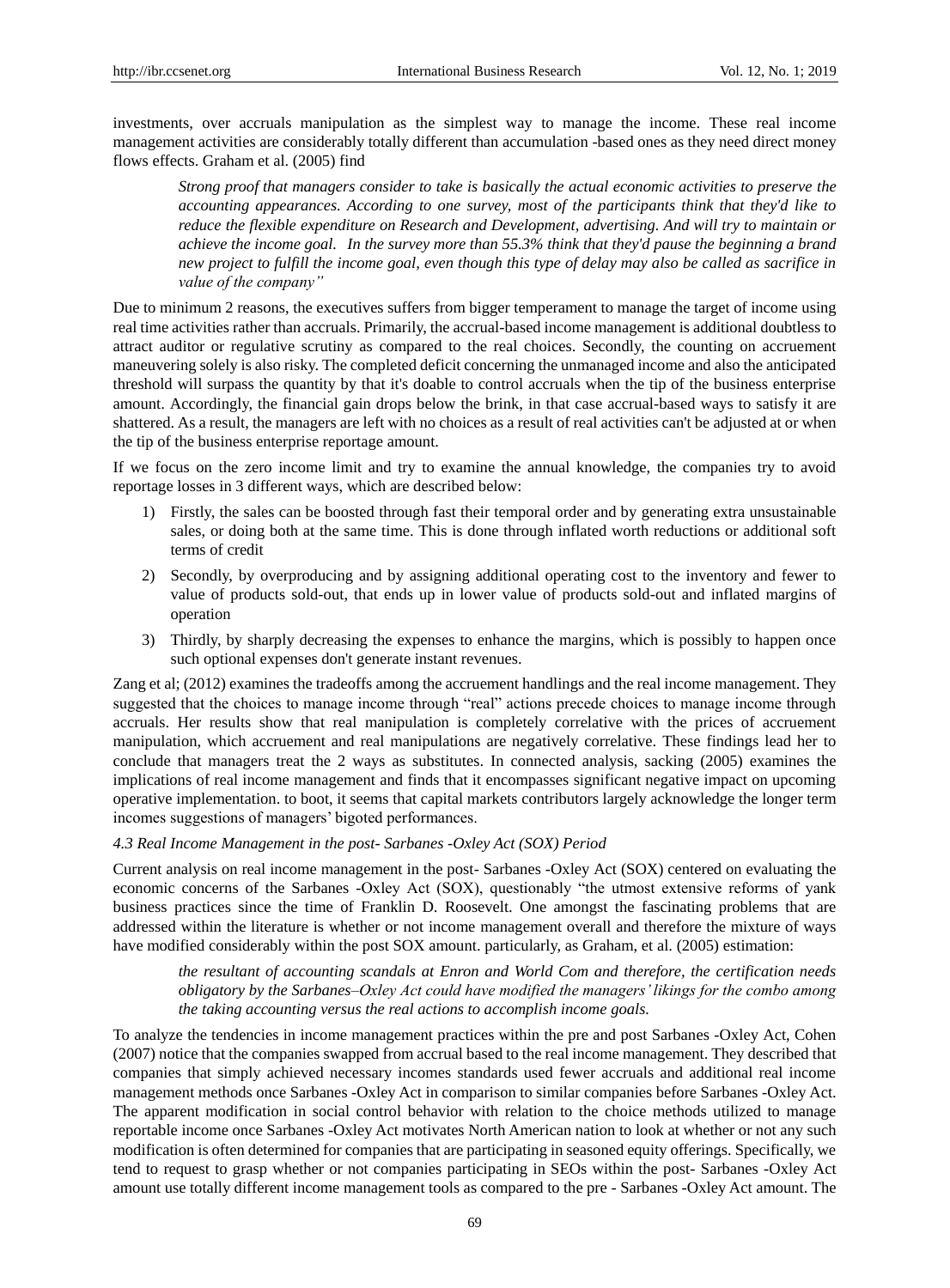Sarbanes -Oxley Act regulation may be a natural setting to perform this sort of experiment, because it is thought to be an exogenous shock moving all the companies within the North American nation economy.

In short, there's sturdy proof of real income management actions, which are attained via multiple recommendation that, and it's possible joined to meeting bound income standards. Therefore, we tend to initial request to look at whether or not real income management activities are used as income management tools around seasoned equity offerings and whether or not there exists any substitution or complementary relation with accrual-based methods. Aligned with the literature, we tend to additionally examine the following performance following seasoned equity offerings as a operate of the income management vehicle used round the year of the seasoned equity offerings. Our second purpose is to analyze the seasoned equity offerings firms' selection of income management tools has modified from the pre- Sarbanes -Oxley Act to the post- Sarbanes -Oxley Act amount. Finally, we tend to examine the cross-sectional factors of the alternatives companies build between the totally dissimilar income management actions around seasoned equity offerings, to raised perceive why bound companies can select totally different income management kits round the year of the seasoned equity offerings.

#### **5. Empirical Methodology**

Our seasoned equity offerings sample contains of one, 511 completed U.S. offers over the 1987 to 2006 amount, and is obtained from the Securities Information Company (SDC) The sample criteria needs seasoned equity offerings to be problems with common stocks by U.S. issuers that square measure listed on New York Stock Exchange, NASDAQ, or stock exchange and eliminate the subsequent few things:

(1) seasoned equity offerings missing COMPUSTAT yearly plan information for the four years before seasoned equity offerings date of filing, thus provide year and also the future year,

(2) accomplished seasoned equity offerings with provide costs but \$5 and withdrawn SEOs with filing vary center but \$5,

- (3) offshoots,
- (4) converse LBOs
- (5) endowment unit investment trusts REITS and restricted businesses
- (6) problems of rights
- (7) synchronous or joint suggestions of many categories of safeties
- (8) non-domestic and synchronous domestic international proposals.

Based on above points, the money information was collected from the COMPUSTAT annual industrial and analysis. And we tend to limit our sample to any or all commercial enterprise companies with offered information, and need a minimum of eight observations in every 2-digit assault grouping annually. Further, we tend to need that every firm- year surveillance has the related info needed to compute and analyze the discretionary accruals metrics. The as-mentioned restriction probably presents a survivorship bias into the sample leading to the inclusion of larger and a lot of prospering companies. we tend to expect that this can scale back the variation in our income management metrics leading to a lot of conservative take a look at of our analysis queries. Subsequently, Collins and Hribar (2002), tend to use money flows taken from the operations got from the Statement of money Flows according beneath the Statement of monetary Accounting Standards No. 95. The sample amount of 1987-2006 permits USA to use SFAS No. 95 statement of money flow information to guess accruals, instead of a record method. Panel A provides outline data on the dimensions and providing characteristics. in step with previous studies (like Teoh 1998 and Rangan, 1998), our sample of seasoned equity offerings companies tends to own high book- to-market ratios, averaging around 2.5. this can be not stunning, since companies tend to issue equity once valuations square measure high. Average provide size is concerning ¼ of pre-offer market price. Panel B shows the distribution of seasoned equity offerings over time. Also, in step with previous analysis, there's your time cluster, as several seasoned equity offerings occurred throughout the 1990's. for instance, throughout 91-99. 879 out our total sample of 10511 seasoned equity offerings (58%). this can be conjointly not stunning, since the securities market boomed throughout this era, and equity estimates were considered to be in excess. Meanwhile the market older a major worsening starting in start of  $20<sup>th</sup>$  century. there are rarer seasoned equity offerings. Panel C reports the frequency of seasoned equity offerings by business and indicates that whereas seasoned equity offerings abundantly occur in alternative forms of businesses, throughout our sample amount they were particularly common in engineering areas as chemical merchandise, laptop instrumentation, tools, and electronic services. Altogether, the as-mentioned four companies encompass quite four-hundredth of the sample once more, this finding isn't stunning, because the high school fields semiconductor diode the 90s securities market boom. In short,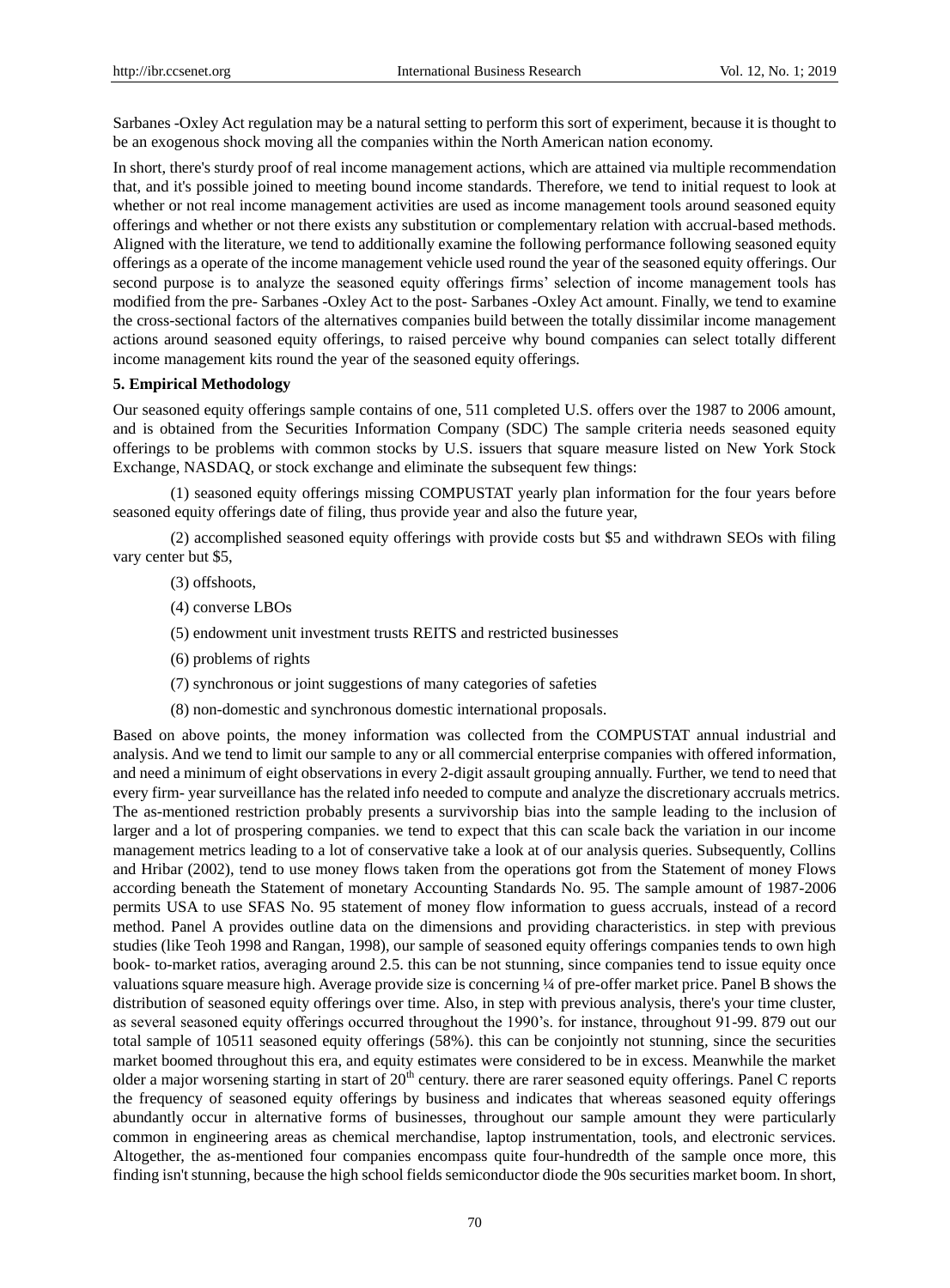the as-described sample displays very much comparable features to the samples discussed in earlier seasoned equity offerings analysis, indicating that seasoned equity offerings square measure clustered each in time by various comapnies.

#### **6. Income Management Metrics**

By using cross-sectional model about the discretionary accruals, wherever for every year, the researchers tend to evaluate the model for each specific business. This was mostly classified by its two-digit attack code. Therefore, our method partly regulates for industry-wide changes in economic circumstances that have an effect on total accruals whereas permitting the coefficients to vary across time (Kasznik, 1999; DeFond and Jiambalvo, 1994). we tend to get qualitatively an equivalent result once we use a time-series approach that assumes temporal stationarity of the parameters for every firm. Our primary model is that the changed cross -sectional Jones model (Jones 1991) as represented in Dechow (1995).

#### **7. Summary**

In this paper, a report on Supply Chain Management (SCM) is displayed which is considered an administration of a system of interconnected organizations associated with the arrangement of items. In SCM, the production network administration traverses all development and capacity of crude materials, work-in-process stock, and completed merchandise from purpose of cause to purpose of utilization. Budgetary Supply Chain Management at HSBC is displayed. According to late investigations a gigantic measure of working capital is tied up in the Supply Chain. Process-arranged exercises in the Supply Chain, for example, capability, receipt and guarantee administration and back situated exercises, for example, administration of working capital, valorization and capital allocation and request discharge working capital packaged in the Supply Chain. This is acknowledged by a decrease in Days-Sales-Outstanding, which therefore abbreviates the Cash-to-Cash Sequence. Subsequently prompting higher liquidity and expanded investor esteem. Understanding that an enormous potential lies in FSCM may have the effect between intensity or disappointment, particularly during emergency, as we encounter the Global Financial Disaster. On this basis, the organization needs to clarify the responsibilities by determining who sets and who monitors payments and decide how much these activities should be centralized. Besides this, it is important to define the strategy. Decide between the single and the portfolio approach and, as the case may be, detail each strategy (payment terms, negotiation priorities, tools).

### **References**

- Greg, F. et al. (2005). An Analysis of Working Capital Management Results Across Industries. *American Journal of Business, 20*(2), 11-20. https://doi.org/10.1108/19355181200500007
- Pfohl, H. et al. (2000). Supply Chain Management: Logistik Plus? Logistikkette Marketingkette Finanzkette, Book chapter Supply Chain Management: Konzepte, Trends, Strategien., pp. 3{37. Erich Schmidt Verlag, Berlin, Germany. ISBN 978-3-503-05889-1.
- Pfohl, H. et al. (2003). Financial Supply Chain Management Neue Herausforderungen fur die Finanz- und Logistikwelt." *Logistik Management, 5*(10), 26.
- Pfohl, H. et al. (2007). Die Supply Chain Finance Gesellschaft." *Industries Management, 23*(11), 14.
- Presutti, W. D. et al. (2007). The Supply Chain-Finance Link. *Supply Chain Management Review, 11,* 32-38.
- Rappaport, A. (1999). Shareholder Value. Ein Handbuch for Manager und Investoren. Scha\_er-Poeschel, Stuttgart, Germany, 2nd edition. ISBN 3-7910-1374-2.
- Roychowdhury, S. (2006). Earnings management through real activities manipulation. *Journal of Accounting and Economics, 42*(3), 335-370. https://doi.org/10.1016/j.jacceco.2006.01.002
- Schafer, H. (2002). Unternehmens\_nanzen {Grundzuge in Theorie und Management. Physica Verlag, Heidelberg, Germany, 2nd edition. ISBN 3-79081492-X.
- Shapiro, J. (1992). Integrated Logistics Management, Total Cost Analysis and Optimization Modelling. *The International Journal of Physical Distribution and Logistics Management, 22,* 33-36. https://doi.org/10.1108/EUM0000000000414
- Shell. (2009). Homepage Royal Dutch Shell plc." [Online; accessed 9-April2009], http://www.shell.com. Siebert J, Strohmeier M (2006). MySAP ERP Financials. Galileo Press, Bonn, Germany. ISBN 978-3-89842-746-3.
- Siegwart, H. (1994). Der Cash Flow als \_nanz- und ertragswirtschaftliche Lenkungsgr• osse. Scha\_er-Poeschel, Stuttgart, Germany, 3rd edition. ISBN 3-8202-0894-1.
- Simchi, L. D. et al. (2008). Designing and Managing the Supply Chain: Concepts, Strategies and Case Studies.